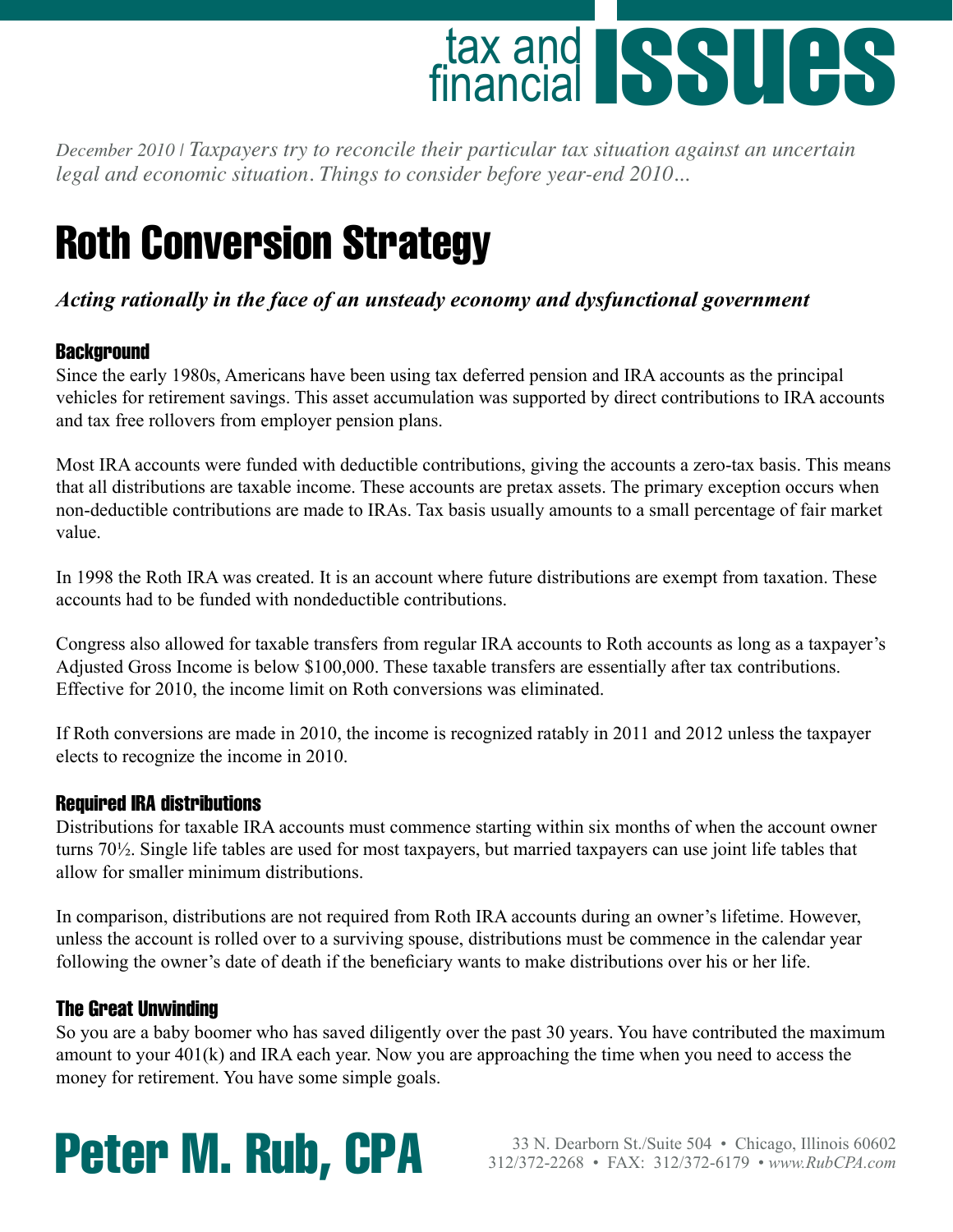- You would like to make IRA withdrawals at low tax rates. •
- You would like your retirement assets to retain their purchasing power. •
- You would like to avoid paying taxes on retirement assets until you need to make withdrawals to meet living expenses. •
- You would like to leave some assets on the table for the next generation in the event you are fortunate enough to not need them yourself. •
- In the event you are able to leave IRA assets to your heirs, you don't want the value to be eroded by estate taxes. •
- And finally, you don't want to see your thrift punished by means testing of benefits. •

Most individual anticipated being able to make IRA distributions at reasonably low tax brackets after retiring.

### Roth Conversion Mechanics

A conversion is elected by transferring assets from a traditional IRA account to a Roth IRA. The transfer is taxable. The excess of the fair market value of assets transferred over their tax basis is a taxable transaction.

The transfer must occur by the last day of the tax year.

You can reverse the conversion until the extended due date of your tax return for the year of conversion.

### Current developments

Individuals approaching retirement age are now looking at the management of our economy with a fair amount of trepidation. They believe that:

- Runaway government spending will lead to higher taxes.
- Federal Reserve money printing in the guise of economic stimulus will lead to inflation and a loss of purchasing power. •
- Social Security and Medicare will be subjected to means testing as a way of reducing government deficits. •

All of these factors are upsetting the conventional approach to managing IRA accounts.

### Traditional IRA strategy

IRA strategies have involved a mix of the following:

**Maximizing the deferral period •**

Make only Minimum Required Distributions (MRDs). Use assets outside IRA accounts for living expenses. Name younger spouses as designated beneficiaries. Name grandchildren as designated beneficiaries.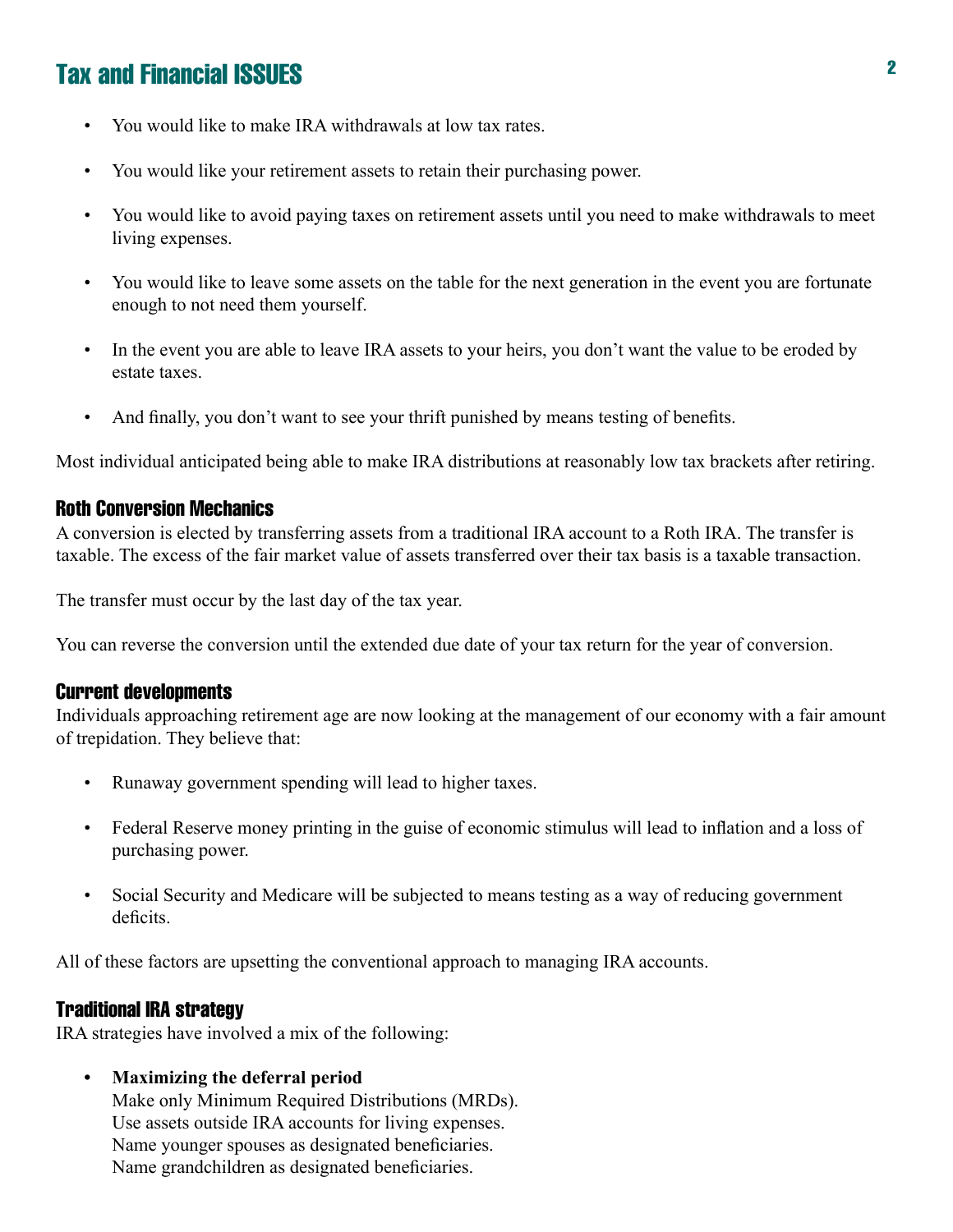#### **Minimize state taxes •**

Establish residency in a state with no state income tax, or in a state that doesn't tax retirement income.

#### **Minimize the expected tax rate on distributions •**

Take taxable distributions in years when taxable income is low. Name individuals with low tax brackets as designated beneficiaries.

**Control living expenses so you don't have to accelerate distributions. •**

Call this the maximum deferral strategy. You try to delay the tax event (distributions) as long as possible, and minimize the tax rates.

**Caution:** This strategy is sub-optimal for individuals who expect to be paying estate taxes. When estate taxes are incurred with respect to a traditional IRA, the estate taxes are itemized deductions. However, the income tax benefit is usually minor because of the standard deduction or itemized deduction phaseouts. It's usually better for the account owner to pay the income taxes by making a Roth conversion. The tax payment reduces the size of the taxable estate.

## The current economic and tax environment collides with the maximum deferral strategy.

To bring the change of environment into focus, taxpayers need to focus on certain key issues.

- Bond yields •
- Income tax rates •
- Estate tax rates •
- Possibility of hyperinflation •
- Validity of inflation indexing calculations •
- Means testing of benefits •

The following table shows these sea changes. From 1980 to 2000, the period when tax advantaged saving gathered momentum, the environment was supportive. Looking forward from 2010, the environment looks less favorable, it not hostile.

| <b>Effect of Economic Environment on IRA Management</b> |                                                                          |                                                     |                                                                                                        |  |
|---------------------------------------------------------|--------------------------------------------------------------------------|-----------------------------------------------------|--------------------------------------------------------------------------------------------------------|--|
| Economic<br><b>Environment</b>                          | <b>Regular IRA -</b><br><b>With Maxiumum</b><br><b>Deferral Strategy</b> | <b>Roth</b><br><b>Conversion</b><br><b>Strategy</b> | <b>Comments</b>                                                                                        |  |
| Low bond yields                                         | Good<br>(Preserves Capital)                                              | Poor<br>(Low tax-free income)                       | How long do you expect the low<br>interest rate invironment to last?                                   |  |
| <b>Rigged CPI calculations</b>                          | Poor                                                                     | Good                                                | It's preferable to pay taxes at the<br>lower rates before inflation indexing<br>distorts tax brackets. |  |
| Estate tax paying?                                      | Poor                                                                     | Good                                                | Paying the income tax on the<br>Roth conversions reduces the<br>size of your estate.                   |  |
| Hyperinflation                                          | Uncertain                                                                | Uncertain                                           | Tax rates in this environment would<br>be difficult to estimate.                                       |  |
| Means testing<br>of benefits                            | Poor                                                                     | Good                                                | The Roth conversion lowers your<br>income in future years.                                             |  |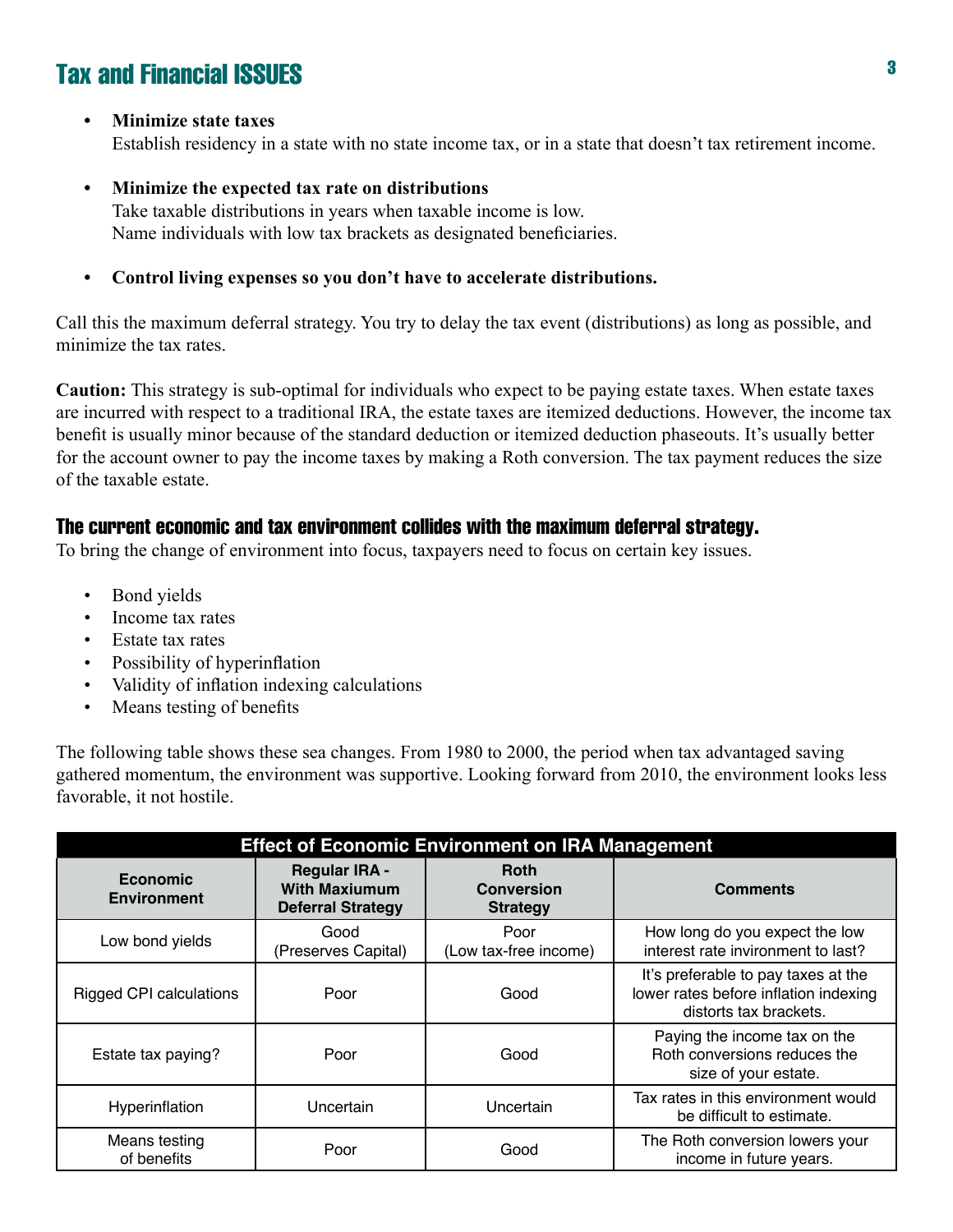#### **Bond yields •**

From 1980 to 2000, bond yields were high and decreasing. Not only could investors capture these yields in exempt accounts, capital gains were possible. When yields are low and increasing, there is the risk that capital losses will more than offset interest income.

#### **Income tax rates •**

Most individuals that have used credit understand that spending now means that you will spend less in the future. Nonproductive stimulus spending now must be paid for out of future income, leaving less for consumption. This translates into higher taxes for servicing government debt.

The key to tax arbitrage is to create deductions at high tax rates, and recognize income at low rates. From 1980 to 2010, tax rates decreased. Now it appears they can only go up. This reduces the attractiveness of tax deferrals.

#### **Possibility of hyperinflation •**

In 1981 the 30 year treasury bond peaked at 15.25%. The Federal Reserve under Paul Volcker jacked up short-term interest rates to snuff out inflation. After stoking a housing bubble, the Federal Reserve now pines for the return of inflation so debtors can be bailed out. The problem with printing money is that you never get exactly the inflation that you want.

#### **Validity of inflation indexing calculations •**

Questions have been raised as to whether the Consumer Price Index (CPI) reflects real changes in the cost of living. The CPI has been morphing toward becoming a standard of living index. The index now reflects changes in the quality of goods purchased and product substitution.

CPI calculations are important because government payments like Social Security and TIPS (Treasury Inflation Protected Securities) bond payments are determined by CPI changes. Tax rates are inflation indexed. Understating inflation increases taxes because nominal incomes increase faster than indexing increases tax brackets.

The government has a real incentive to understate inflation. If inflation gets to unmanageable levels, what confidence will you have in the inflation indexing calculations?

#### **Means testing of benefits •**

Before the baby boomers starting hitting retirement age, there will plenty of workers paying into the system relative to retirees. When boomers starting retiring the financial pressure increased, as the ratio of workers retirees trended lower. Since 2007 higher income taxpayers have paid more for Medicare benefits.

There is a well grounded fear that taxpayers who have behaved well (worked, limited consumption, saved consistently and accumulated retirement assets) will be punished by losing benefits.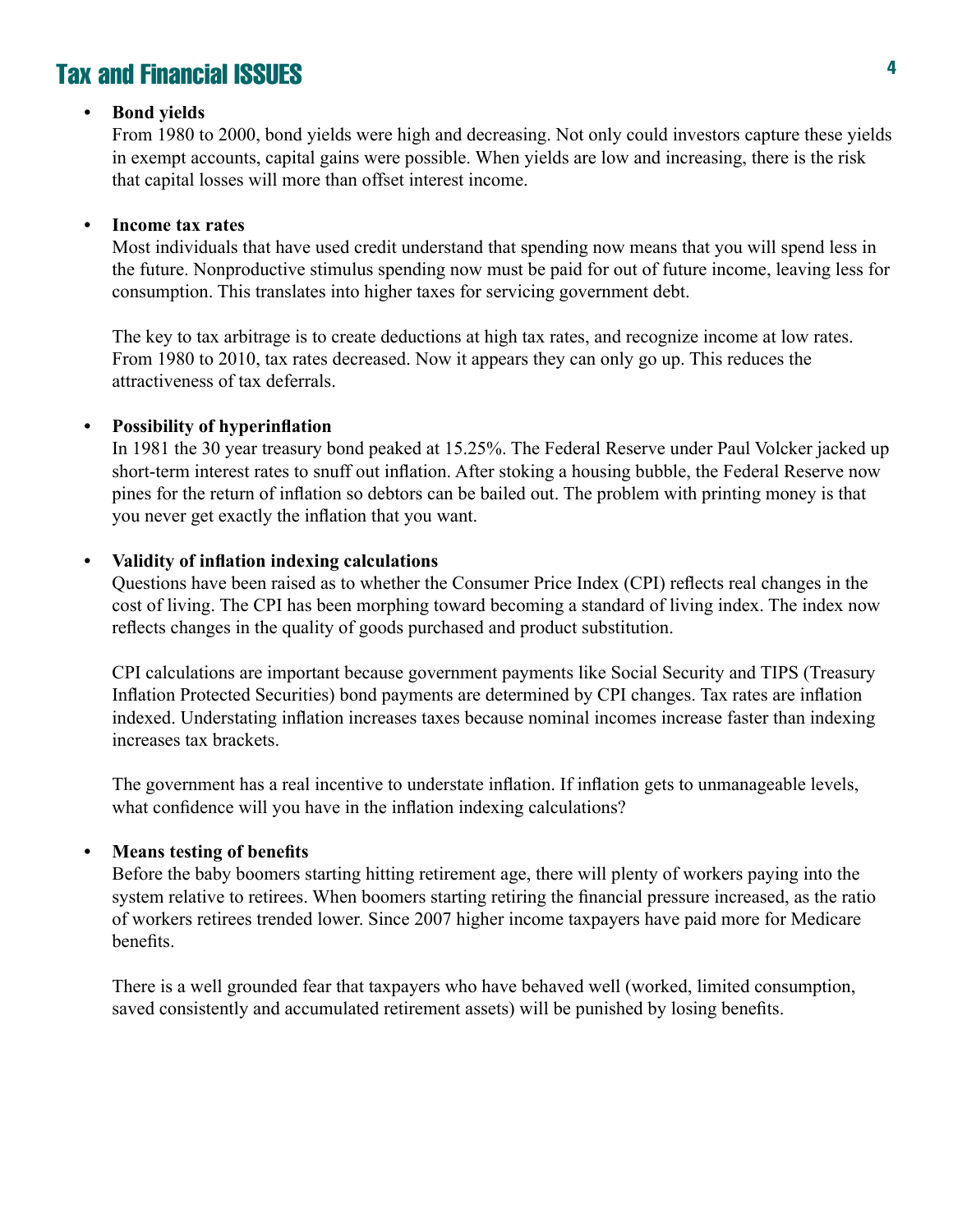| <b>Effect of Environmental Changes on Roth Conversion</b> |                        |                                  |                                                                                                                   |  |
|-----------------------------------------------------------|------------------------|----------------------------------|-------------------------------------------------------------------------------------------------------------------|--|
| Factor                                                    | 1980 - 2000            | 2010                             | <b>Comments</b>                                                                                                   |  |
| <b>Bond Yields</b>                                        | High & Decreasing      | Low and Increasing               | An unfavorable change discouraging<br>Roth conversions                                                            |  |
| Income Tax Rates                                          | <b>Trending Lower</b>  | <b>Trending Higher</b>           | A change supporting Roth conversions                                                                              |  |
| <b>Estate Tax Thresholds</b>                              | Increasing             | Set to be inflation in-<br>dexed | You just need to know if you will be<br>paying estate taxes on the IRA.                                           |  |
| Prospect of Hyperinflation                                | Decreasing (After '81) | Increasing                       | A change that support Roth Conver-<br>sions. You are able to leave assets in<br>the account to compound tax free. |  |

### Current tax developments

#### **Two-year extension of the Bush tax cuts •**

Call this the calm before the tax increases. As this letter is being written, a two-year extension of the current tax rates is being negotiated in Congress. If approved, the Democrats will get two years of deficit financed stimulus. The Republicans will get to look tough against those tax-and-spend Democrats. Neither has a clue as to how to unwind the overhang of debt. The fact that tax laws are being voted on during the last month of the year speaks for itself.

All this does is clear the air for individuals doing Roth conversions in 2010. The rates will be set for two years. Taxpayers can elect the two-year deferral of conversion income with confidence that rates will not increase.

#### **The estate tax is back. •**

But likely starting at a higher asset level...

Currently under negotiation are increases in the value of an estate from \$3.5 to \$5.0 million. If your estate will exceed \$5.0 million, assume that your IRA will be subject to estate taxes. If you expect to pay estate taxes, this makes Roth conversions more attractive. The government had ten years to put the estate tax on a permanent footing. They couldn't get their act together and even let the tax lapse in 2010. Now that's dysfunctional.

Obamacare •

> This has means testing written all over it. Households of moderate means get health insurance subsidies. Higher income households (Adjusted Gross Income > \$200,000) pay Medicare taxes on both wage and investment income.

> How does this relate to Roth IRAs? If the maximum deferral strategy will put you into higher brackets in future years, not only will you pay income taxes on the distributions, you will incur Medicare taxes.

### The Biggest Risks

So you look at all the environmental uncertainties and decide that it is prudent to do a Roth conversion for protection against future tax increases. What can go wrong?

#### **Risk of a market decline •**

Well, once an income tax is paid, you've established your tax basis in the Roth IRA. If your IRA is invested in stocked, it's as if you marked your portfolio to market. If there is a decline in value after the